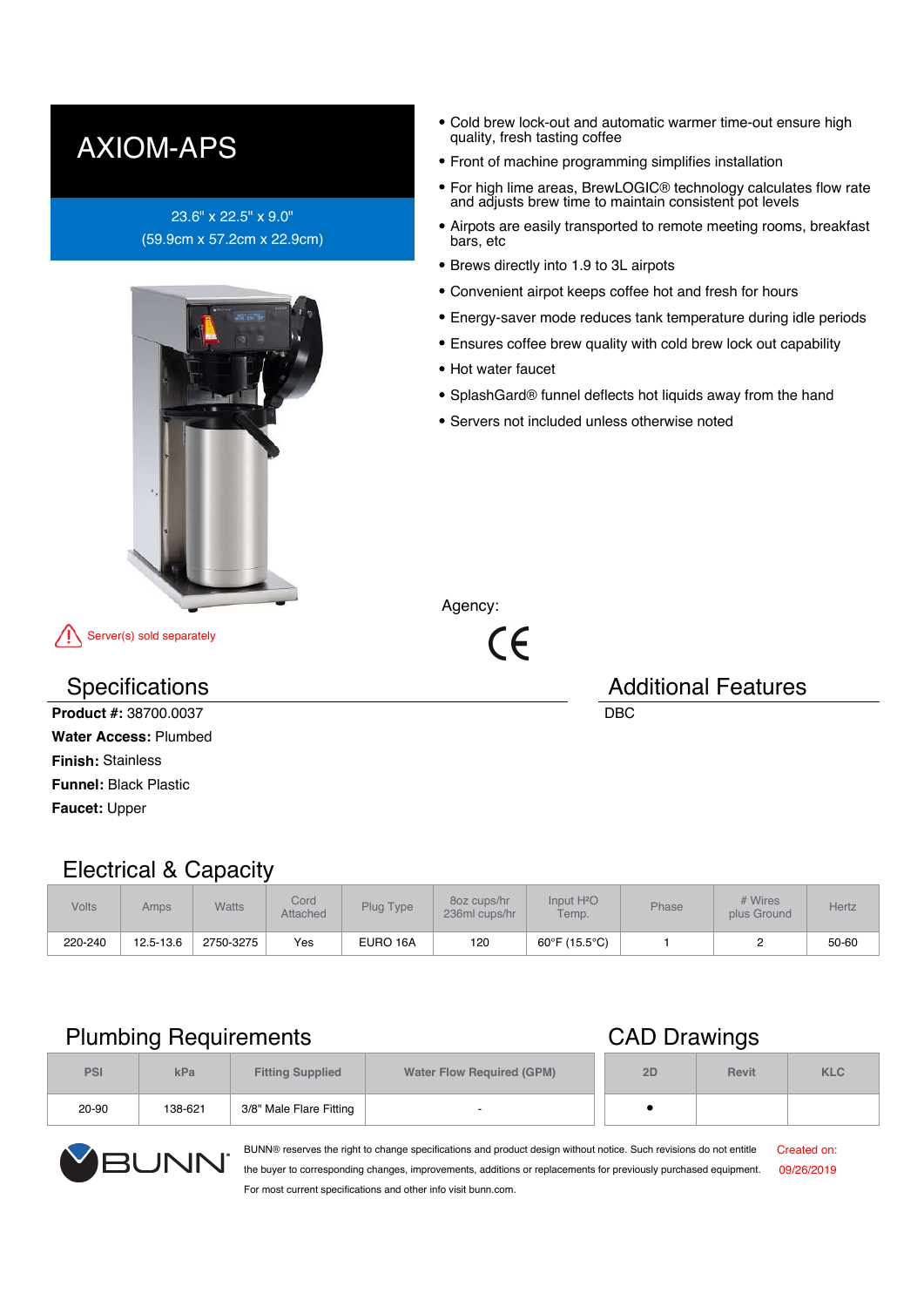

| Unit          |           |          |          | <b>Shipping</b> |          |          |            |                     |
|---------------|-----------|----------|----------|-----------------|----------|----------|------------|---------------------|
|               | Width     | Height   | Depth    | Width           | Height   | Depth    | Weight     | <b>Volume</b>       |
| English       | $9.0$ in. | 23.6 in. | 22.5 in. | $11.9$ in.      | 29.0 in. | 25.8 in. | 34,550 lbs | 4.581 $ft^3$        |
| <b>Metric</b> | 22.9 cm   | 59.9 cm  | 57.2 cm  | 30.2 cm         | 73.7 cm  | 65.5 cm  | 15.672 kgs | $0.130 \text{ m}^3$ |



BUNN® reserves the right to change specifications and product design without notice. Such revisions do not entitle the buyer to corresponding changes, improvements, additions or replacements for previously purchased equipment. For most current specifications and other info visit bunn.com.

Created on: 09/26/2019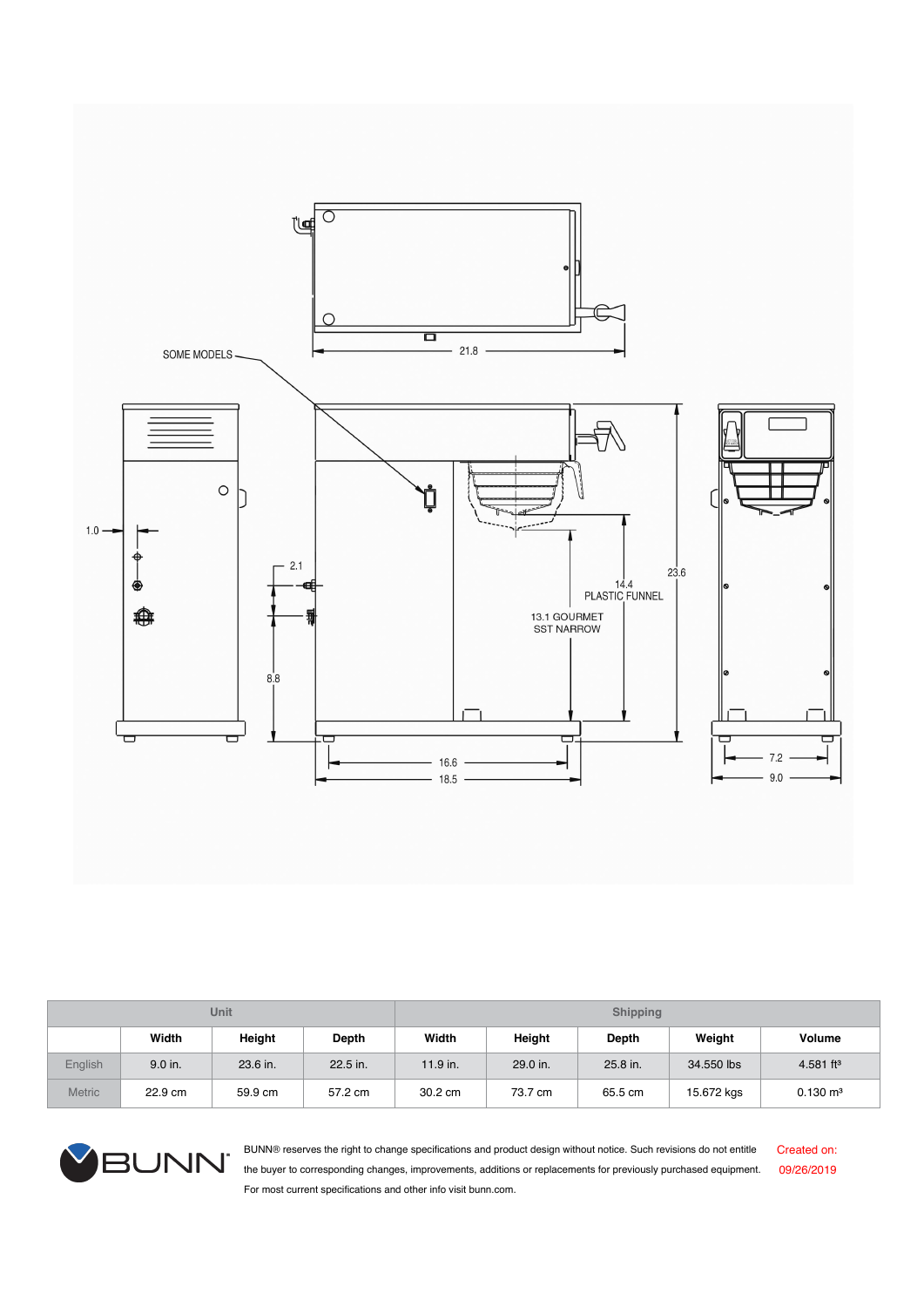## Related Products & Accessories:AXIOM-APS(38700.0037)





FUNNEL AY,W/DECAL GRT "C"7.62

Product #: 34559.0001

BUNN® reserves the right to change specifications and product design without notice. Such revisions do not entitle Created on: **BUNN** the buyer to corresponding changes, improvements, additions or replacements for previously purchased equipment. 09/26/2019 For most current specifications and other info visit bunn.com.